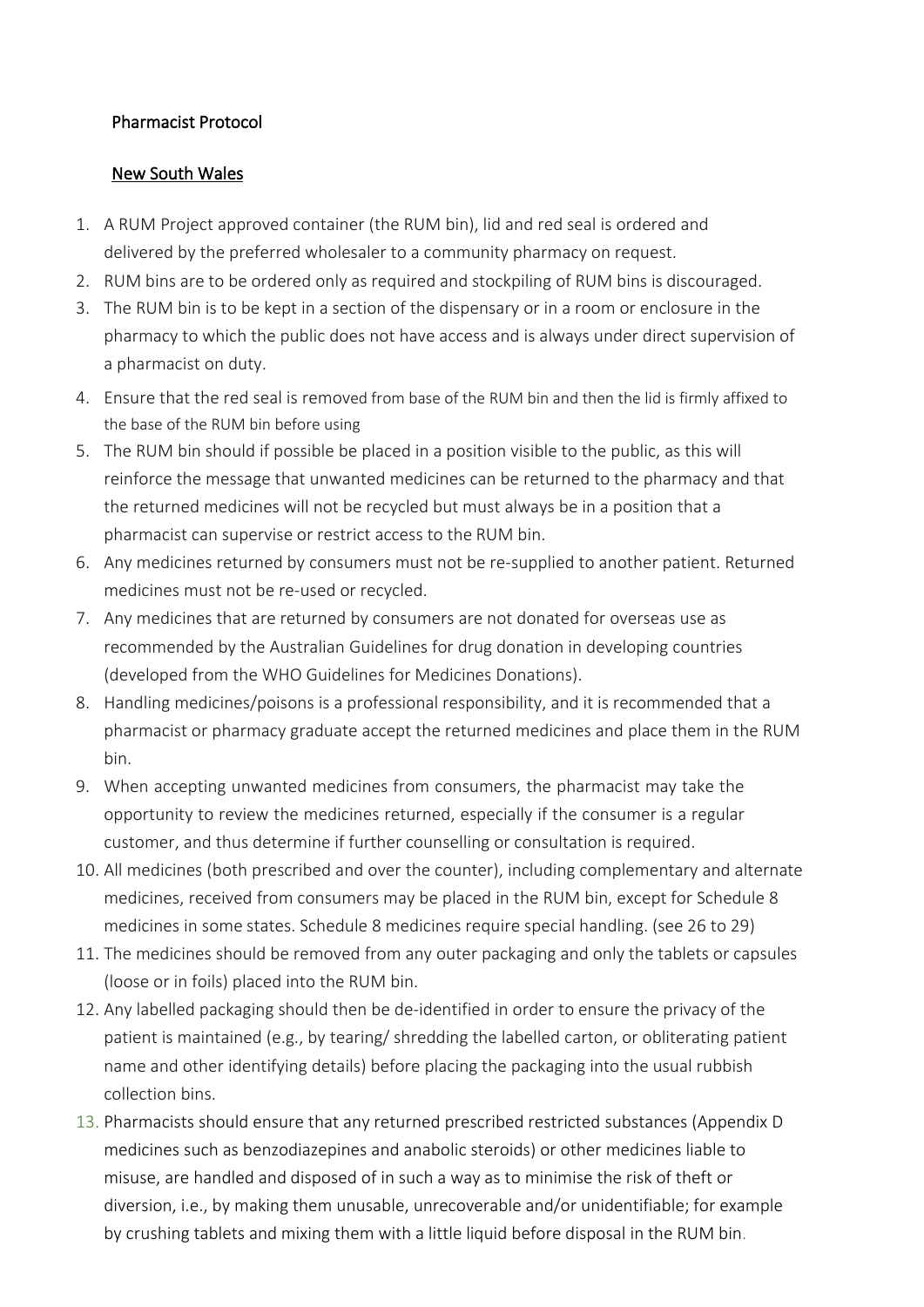- 14. Needles/ sharps should not be placed into the RUM bin. They should be disposed of using the appropriate sharps containers.
- 15. Small quantities of oral cytotoxic medicines (i.e., usual PBS prescription quantity) can be placed into the RUM bin.
- 16. Compounded chemotherapy infusion/injectable treatments should not be placed into the RUM bin. These products should be disposed of in an appropriate cytotoxic waste container.
- 17. Any Dose Administrations Aids returned for disposal should be placed into the RUM bin without any extraneous packaging –i.e., remove plastic sleeves, etc.
- 18. Do not place any weekly organisers that are returned by consumers, in the RUM bin. These can be appropriately disposed of in the general rubbish once any medicines are removed from the organiser (medicines only placed in the RUM bin).
- 19. Liquid medicines can be placed in the RUM bin a small amount (i.e., less than 100ml) can be poured directly into the RUM bin over the contents or larger volumes can be poured onto an absorbent material (e.g., sawdust or kitty litter) placed in the RUM bin.
- 20. When the RUM bin is almost full, or whenever it contains sufficient medicines to raise concerns about their security, the red seal must be securely and permanently affixed to the RUM bin and the wholesaler alerted that a collection is required. Appropriate documentation is required from your wholesaler before the collection can occur.
- 21. A replacement RUM bin is then ordered from the preferred wholesaler.
- 22. It should be impressed on all staff that any attempt to retrieve anything from the RUM bin is absolutely prohibited.
- 23. Any information or suspicion of theft, disappearance, accidental/inadvertent destruction or any other loss of a Schedule 8 or Schedule 4 Appendix D medicine (even if expired, contaminated or otherwise unusable) must be reported to the Pharmaceutical Regulatory Unit <http://www.health.nsw.gov.au/pharmaceutical/Pages/lost-stolen-drugs.aspx> .
- 24. Any information or suspicion of theft from the RUM bin, or any loss/disappearance of the RUM bin or any of its contents, should be reported to the local police.
- 25. Failure to accept any returned medicines from a consumer may jeopardise the ability of the community pharmacy to access RUM bins in the future

## Disposal of Schedule 8 medicines

26. It remains the responsibility of all pharmacists to ensure that they comply with their jurisdiction's requirements for the disposal of Schedule 8 medicines. The following Schedule 8 protocols are all correct as of November 2021.